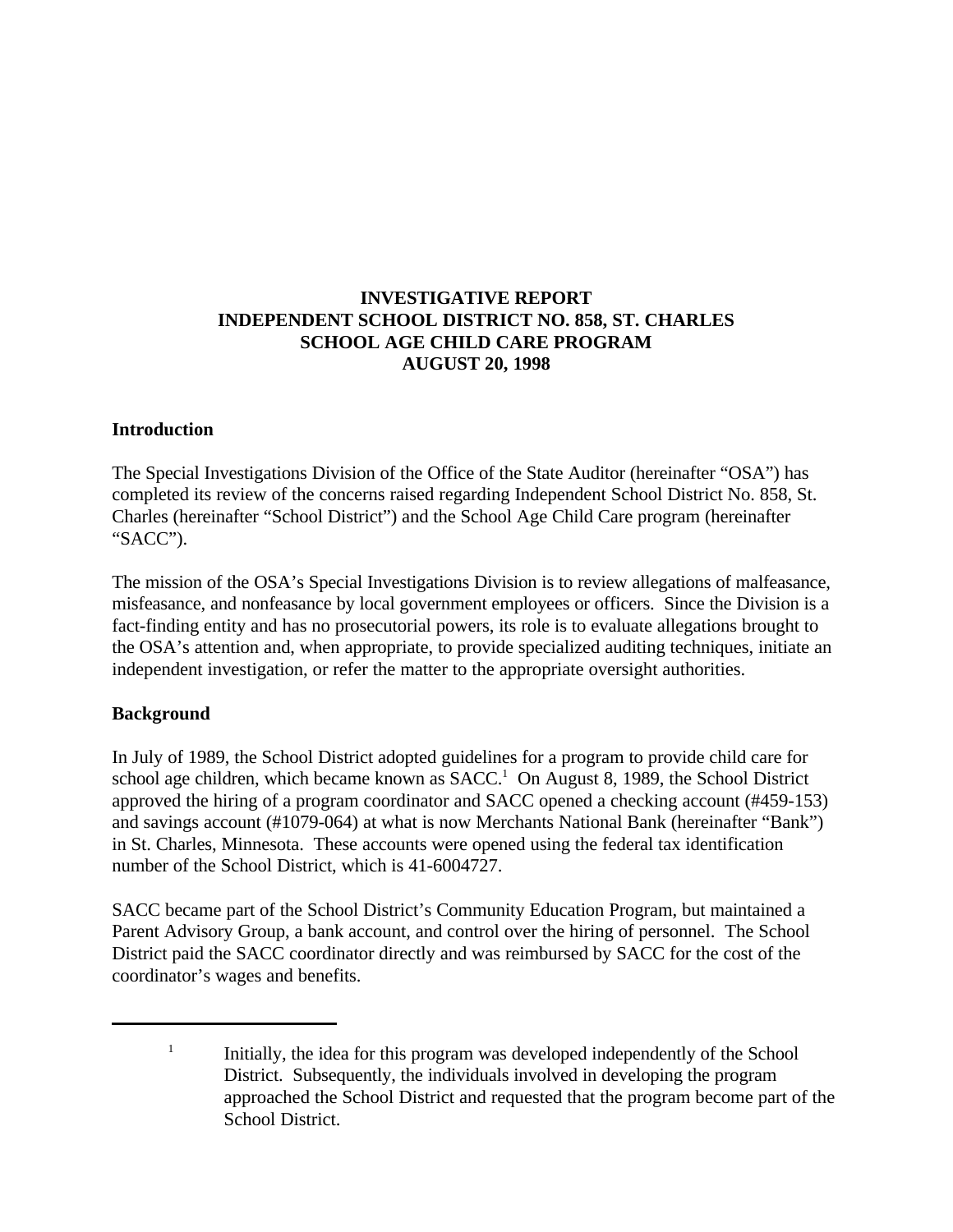From June 1, 1995, to May 31, 1998 (hereinafter "period of review"), $^2$  the following individuals were involved in SACC:

- ! Ms. Dawn Rainey SACC Parent Advisory Group Chairperson; has been involved in SACC from August of 1989 to present.
- Ms. Sandy Leisen SACC Treasurer from August of 1989 to March of 1998.<sup>3</sup>
- Ms. Sharon Speth SACC Coordinator from 1992 to present.

SACC also employs two or three part-time employees who provide child care.

On March 16, 1998, the Bank notified the School District that, due to the number of checks being returned for non-sufficient funds in the SACC checking account, a fee would subsequently be charged for each bad check. On March 20, 1998, SACC provided the School District with a \$7,808.11 check to reimburse the School District for Ms. Speth's wages and benefits. Mr. Tom Ames, School District Superintendent, contacted the Bank to see if there were sufficient funds in the SACC account to cover the check and was informed that there was a negative balance in the SACC checking account and \$150 in the SACC savings account. He telephoned Ms. Rainey regarding the lack of funds in the SACC accounts. According to Mr. Ames, Ms. Leisen confessed later that same day to taking an undetermined amount from the SACC checking account by writing checks to herself and to cash. Ms. Leisen further stated she was willing to repay the money.

Based upon this discovery, Mr. Ames and Ms. Beth Rasmussen, School District Business Manager, initiated a review of SACC records. The records provided by SACC to the School District included the following:

• spiral-bound notebooks (hereinafter "spiral-bound ledger"), that contained the following information: (1) amounts billed for child care; (2) receipts of child care payments; (3) various expenses of the program; (4) staff hours worked; and (5) profit and loss information;

<sup>&</sup>lt;sup>2</sup> The OSA reviewed documents from the last three years because the statute of limitations for any of the possible crimes arising from the misappropriation of these funds is three years. Minn. Stat. § 628.26(i) (1996). However, if records were readily available beyond the three year statute of limitations, the OSA reviewed them. This is noted where applicable.

<sup>&</sup>lt;sup>3</sup> Ms. Leisen and Ms. Rainey are sisters.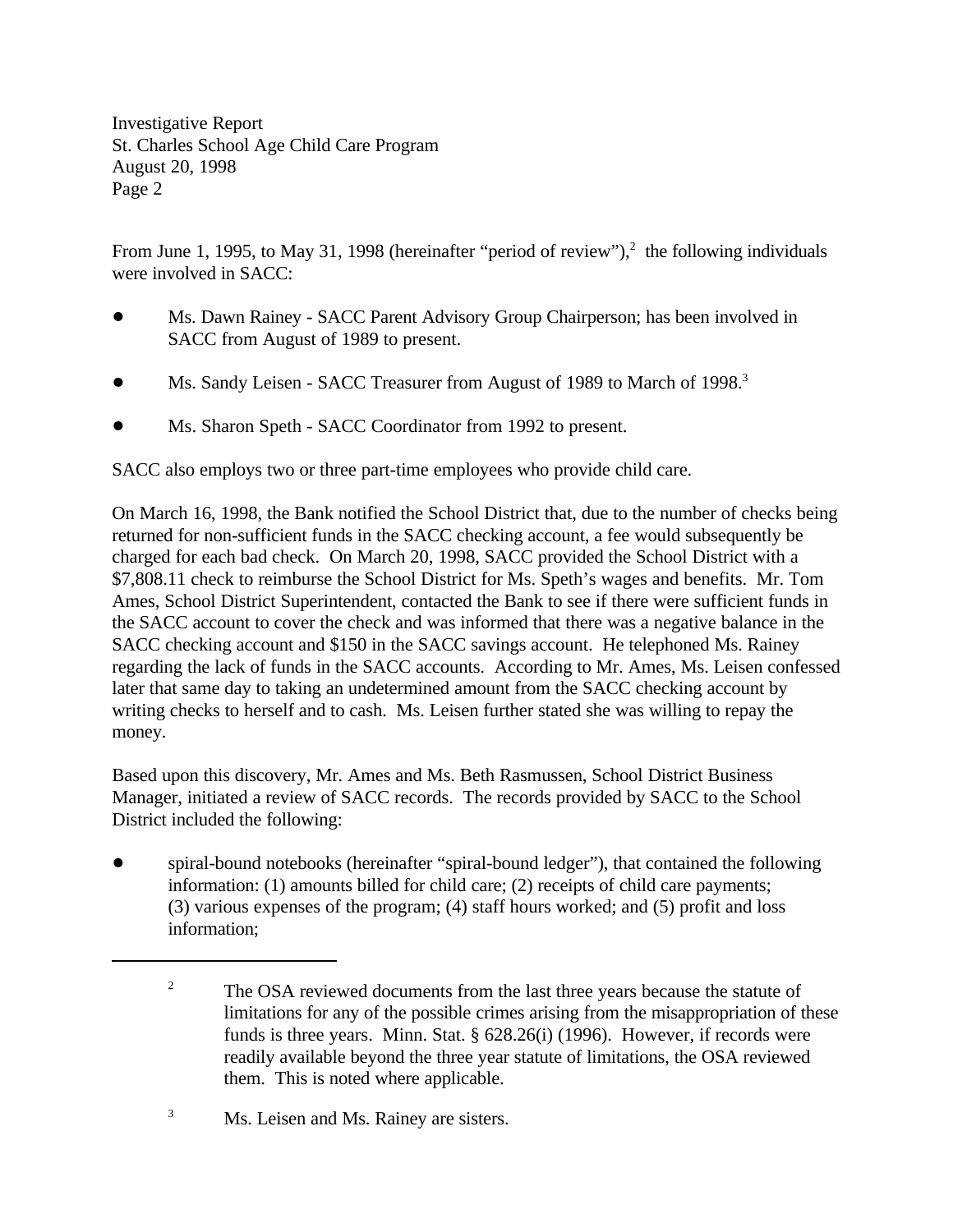- vendor files:
- bank statements;
- canceled checks; and
- deposit receipts.

The Bank subsequently provided the School District with copies of additional canceled checks, deposit tickets and bank statements that were not contained in the records provided by SACC.

A review of SACC's records by the School District suggested that, in addition to the funds that Ms. Leisen admitted to taking, there may have been other funds misappropriated and another individual may have been involved.

On March 31, 1998, Mr. Ames, Ms. Rainey and Ms. Speth were involved in a telephone conference call to discuss issues related to SACC deposits (hereinafter "Conference Call"). The Conference Call was audio-taped.

On April 15, 1998, the matter was brought to the attention of a local law enforcement officer. On April 18, 1998, Winona County Sheriff's Department Investigator Frosty Clegg interviewed Ms. Leisen (hereinafter "April Interview"). This interview was audio- and video-taped. During the April Interview, Ms. Leisen confessed to taking money from SACC, but stated that she did not know the total amount she had taken. $4$  On May 1, 1998, Investigator Clegg interviewed Ms. Speth (hereinafter "May Interview") regarding her knowledge of SACC's financial affairs. This interview was also audio- and video-taped.

From the information obtained, the OSA identified the following areas to review for potential criminal prosecution: (1) theft or embezzlement of SACC funds; and (2) forgeries.

Although an April 30, 1998, article in the *Winona Daily News* reported that the <sup>4</sup> amount taken by Ms. Leisen was \$21,444, the OSA's review of checks written from February 18, 1994, to March 17, 1998, payable to Ms. Leisen, to her relatives, and to cash, indicated a total of \$23,789 was taken. Further, it appears Ms. Leisen may have taken additional funds by other means, as discussed throughout this Report and summarized in Exhibit 2. Records reviewed by the OSA indicate that Ms. Leisen repaid \$25,500 to SACC during the period from April 15, 1997, to March 30, 1998. However, \$12,000 of this amount was repaid after she confessed to misappropriating SACC funds on March 20, 1998.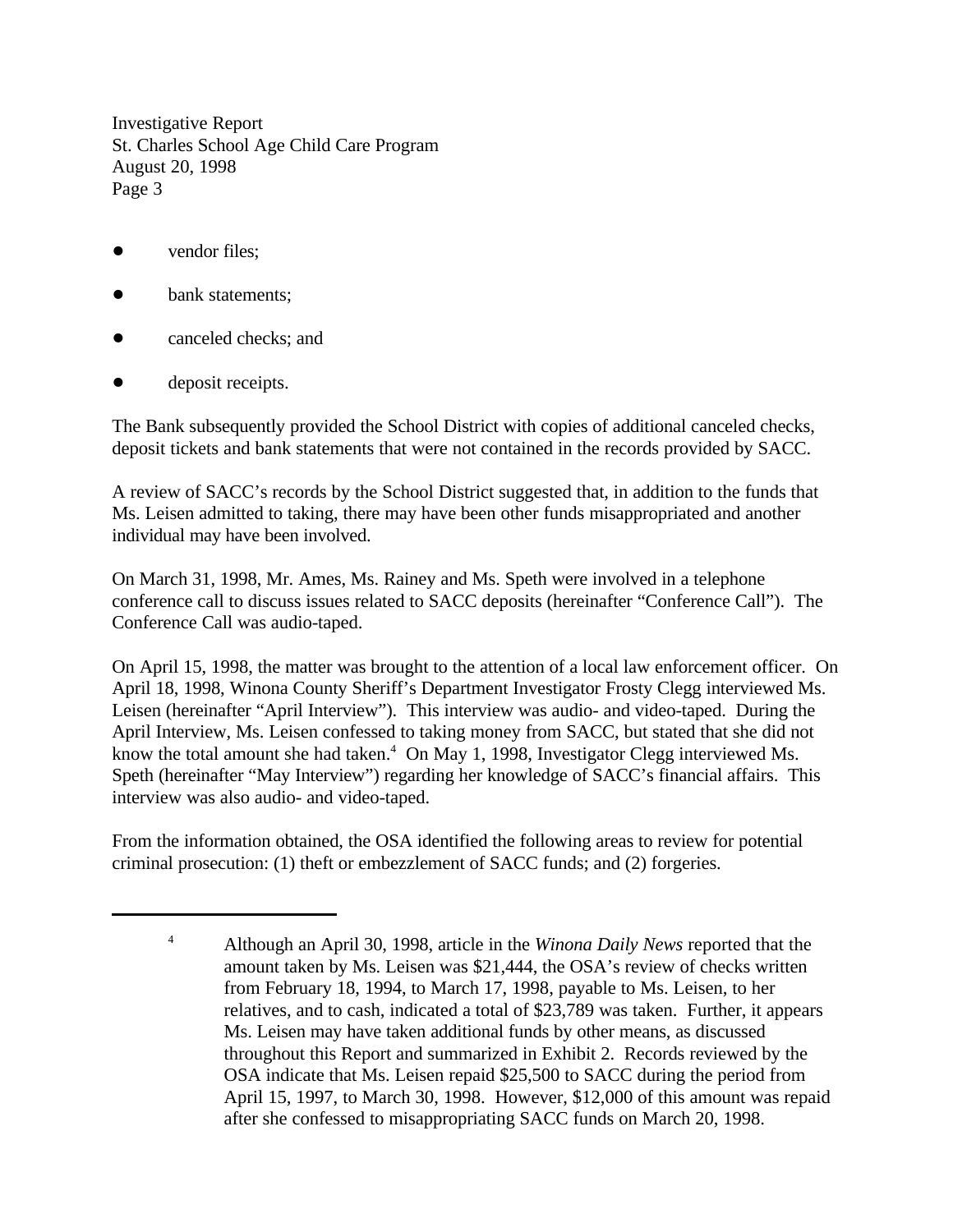## **1. Theft or Embezzlement of SACC Funds**

The OSA first addressed the potential theft or embezzlement of SACC funds.

According to Minnesota law, a theft has occurred when a person "intentionally and without claim of right takes, uses, transfers, conceals or retains possession of movable property of another without the other's consent and with intent to deprive the owner permanently of possession of the property."<sup>5</sup> It is also a theft if a person acts with intent to exercise only temporary control and the control manifests an indifference to the rights of the owner or the restoration of the property to the owner.<sup>6</sup>

If the value of the property stolen is more than \$500 but not more than \$2,500, a person may be sentenced to prison for not more than five years or to pay a fine of not more than \$10,000, or both.<sup>7</sup> If the value of the property stolen exceeds \$2,500, a person may be sentenced to prison for not more than ten years or to pay a fine of not more than \$20,000, or both.<sup>8</sup> Further, Minnesota law provides that a person who does an act which constitutes embezzlement of funds valued at \$2,500 or less may be sentenced to prison for not more than five years or to pay a fine of not more than  $$10,000$ , or both.<sup>9</sup> If the value of the funds embezzled exceeds \$2,500, the sentence is imprisonment for not more than ten years or payment of a fine of not more than \$20,000, or both.<sup>10</sup>

<sup>&</sup>lt;sup>5</sup> Minn. Stat. § 609.52, Subd. 2(1) (Supp. 1997).

<sup>&</sup>lt;sup>6</sup> Minn. Stat. § 609.52, Subd. 2(5)(i) (Supp. 1997).

<sup>&</sup>lt;sup>7</sup> Minn. Stat. § 609.52, Subd. 3(3)(a) (Supp. 1997).

Minn. Stat. § 609.52, Subd. 3(2) (Supp. 1997). *See also* Minn. Stat. § 609.445 <sup>8</sup> (1996) (providing that a person who receives money on behalf of or for the account of a state subdivision and "intentionally refuses or omits to pay the same" to the subdivision entitled to the money may be sentenced to imprisonment for not more than five years or to payment of a fine of not more than \$10,000, or both).

<sup>&</sup>lt;sup>9</sup> Minn. Stat. § 609.54(1) (1996). Minn. Const. art. XI, § 13 defines "embezzlement" as follows: "If any person converts to his own use in any manner or form, or shall loan, with or without interest, or shall deposit in his own name . . . any portion of the funds of the state . . . every such act shall be and constitute an embezzlement . . . and shall be a felony."

<sup>&</sup>lt;sup>10</sup> Minn. Stat. § 609.54(2) (1996).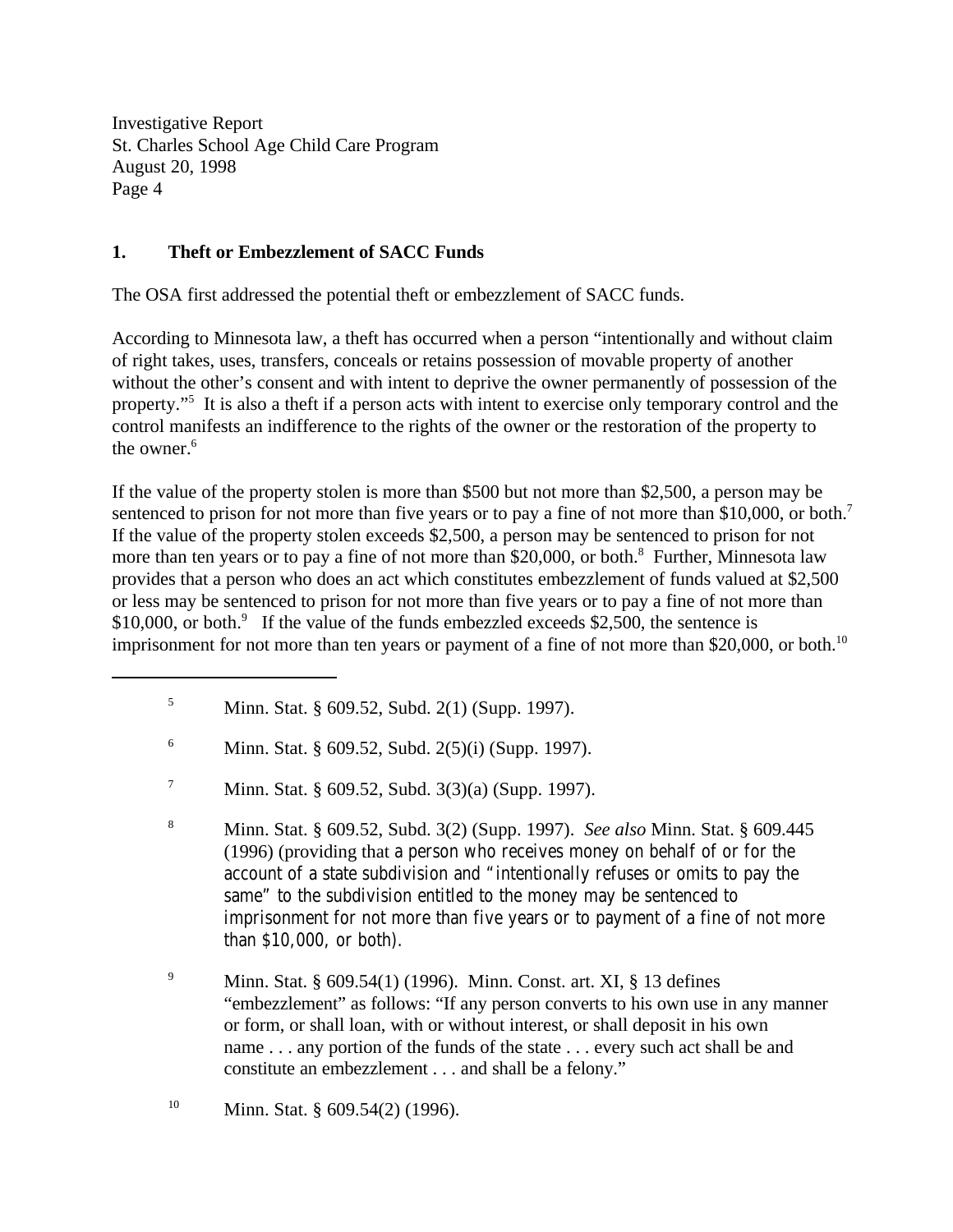The OSA determined that theft or embezzlement of SACC funds may have occurred when: (a) cash was withheld from deposits to the SACC checking account; (b) cash payments were received and not deposited to the SACC checking account; (c) cash was received for overpayments at Mike's Super Valu; (d) questionable fund transfers occurred; (e) cash was withheld from deposits to the SACC savings account; and (f) cash was withdrawn from the SACC savings account. Each of these areas will be discussed in detail below.

#### **a. Cash Withheld from Deposits to the SACC Checking Account**

From June 1, 1995, to May 31, 1998, the OSA found that cash was withheld from ten deposits to the SACC checking account. The cash withheld is evidenced by a dollar amount on the "cash received" line of the deposit ticket, a corresponding reduction in the net amount of the deposit, and the required signature of an account signatory.<sup>11</sup> The amount of cash that was withheld from those ten deposits totaled \$1,130.06, as follows:

|              | Deposit Date | <b>Amount of Cash Withheld</b> | <b>Signature</b> |
|--------------|--------------|--------------------------------|------------------|
| 1.           | 04/30/97     | \$<br>50.00                    | "Sandy Leisen"   |
| 2.           | 07/29/97     | 124.06                         | "Sandy Leisen"   |
| 3.           | 08/13/97     | 30.00                          | "Sandy Leisen"   |
| 4.           | 08/28/97     | 114.00                         | "Sandy Leisen"   |
| 5.           | 09/19/97     | 50.00                          | "Sandy Leisen"   |
| 6.           | 09/26/97     | 120.00                         | "Sandy Leisen"   |
| 7.           | 11/14/97     | 500.00                         | "Sandy Leisen"   |
| 8.           | 12/02/97     | 56.00                          | "Sandy Leisen"   |
| 9.           | 01/02/98     | 54.00                          | "Dawn Rainey"    |
| 10.          | 01/30/98     | 32.00                          | "Sandy Leisen"   |
| <b>TOTAL</b> |              | \$1,130.06                     |                  |

Of the nine deposit slips bearing the signature "Sandy Leisen," Ms. Leisen stated in the April Interview that she only signed the deposit slip dated November 14, 1997. When asked by Investigator Clegg if the signatures on the other eight deposit slips were forgeries, she stated, "They're not mine." During the Conference Call, Ms. Rainey stated she did not sign the deposit slip dated January 2, 1998, but rather that her signature was either forged or traced from some other document bearing her authentic signature. These alleged forgeries are discussed in Section 2c of this Report. Regardless of the authenticity of the signatures, Ms. Speth ultimately admitted

 $^{11}$  Ms. Rainey and Ms. Leisen were the only authorized signatories on the SACC checking account from August of 1989 to March of 1998. On March 26, 1998, the School District removed them as signatories.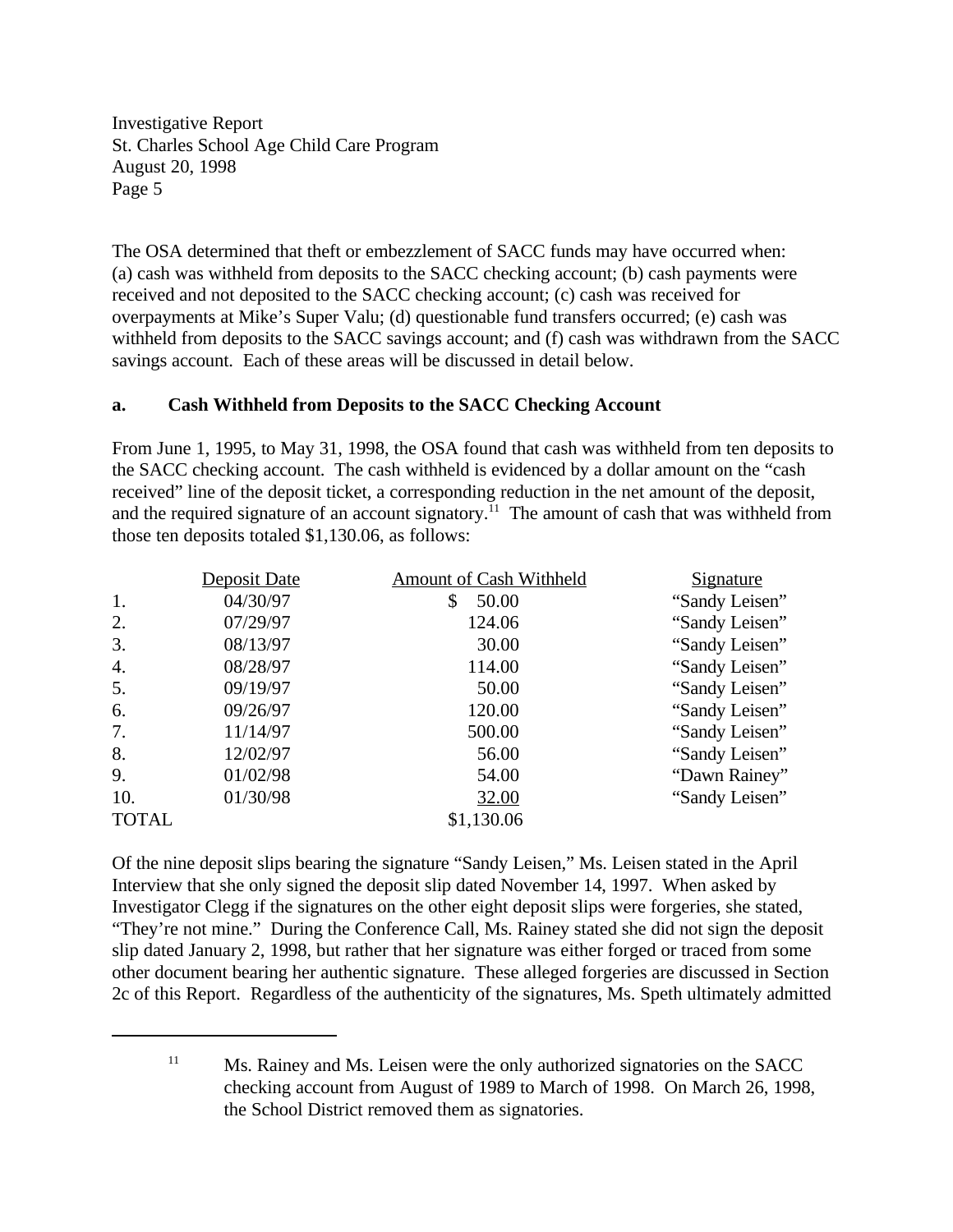to receiving the cash from seven of the ten deposits.

During the Conference Call, Ms. Speth initially told Mr. Ames that she never withheld cash from deposits, then corrected herself by stating that she could only remember one instance where she withheld cash from a deposit.<sup>12</sup> However, Mr. Ames stated that, during a subsequent meeting with Ms. Speth on April 9, 1998, she contradicted her statements of March 31, 1998, by stating that it was standard operating procedure for her to withhold cash from deposits.<sup>13</sup>

Ms. Speth provided Mr. Ames with an explanation of seven instances in which she received the cash withheld from deposits. Ms. Speth explained that, on six of these seven occasions, she withheld cash to cover SACC-related expenses she allegedly incurred and, on the other occasion, she withheld cash to repay a parent.<sup>14</sup> The OSA's review of this information indicated that Ms. Speth's explanations are either unverifiable or incorrect. Ms. Speth's explanations for withholding cash from deposits are detailed in attached Exhibit 1. During the May Interview, Ms. Speth also stated that Ms. Leisen and Ms. Rainey were aware that she was withholding cash from some of the deposits.

## **b. Cash Payments Received and Not Deposited**

During the May Interview, Ms. Speth stated she was the only person who collected child care payments for SACC, except when she was ill or on vacation. Mr. Ames stated that Ms. Speth had exclusive control over the entire billing and collection process.

As SACC Treasurer, Ms. Leisen was generally responsible for signing checks, for receiving bank

 $^{12}$  Ms. Speth was referring to cash withheld from the deposit on July 29, 1997, which is discussed in more detail later in this section.

 $\frac{13}{13}$  It is important to note Ms. Speth provided this different explanation after being informed that the School District had requested and would be reviewing all bank records regarding SACC accounts.

 $^{14}$  Ms. Speth's explanations did not account for the remaining three instances in which cash was withheld from deposits on August 13, 1997, November 14, 1997, and January 2, 1998. The OSA is unaware of the reason for the omission of an explanation for the cash withheld from the August 13, 1997, deposit. During the April Interview, Ms. Leisen acknowledged withholding cash from the November 14, 1997, deposit. The January 2, 1998, deposit is discussed in detail in Section 2c of this Report.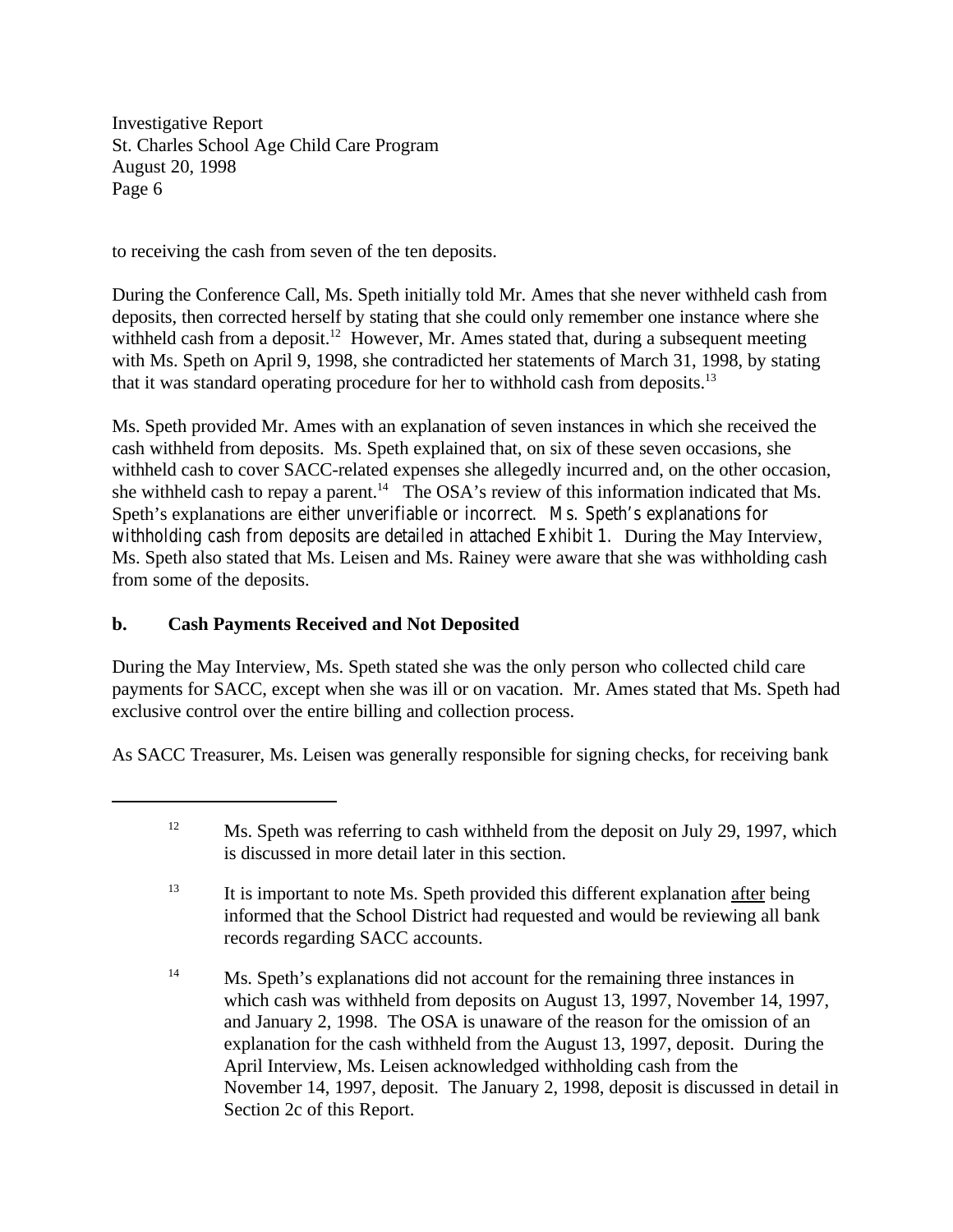statements, and, at least in the early years of SACC, for making deposits at the Bank. As Coordinator, Ms. Speth was generally responsible for billing parents and the County for child care costs, receiving payments from parents in the form of checks and cash, preparing and making deposits, purchasing supplies for the program, and providing child care.

From the spiral-bound ledger maintained by Ms. Speth, the OSA determined that cash payments totaling \$1,606.77 were received from June 5, 1995, to March 2, 1998.<sup>15</sup> The OSA found no evidence that any of this cash was deposited to a SACC bank account.

During the May Interview, Ms. Speth indicated that, beginning in September of 1997, she collected but did not deposit the cash received for child care bills. She stated that, instead of depositing the cash collected, she kept it and wrote personal checks to SACC in December of 1997 and April of 1998.

The OSA reviewed the copy of a canceled check (#11832) provided by Ms. Speth which purports to be a \$350 payment she made to SACC on December 15, 1997, to repay the cash she collected but did not deposit. This copy of the canceled check appears to be an altered document, as discussed in Section 2a of this Report. Ms. Speth admitted collecting cash payments from September 1, 1997, to November 30, 1997, but it does not appear that she has repaid this cash to SACC. The OSA calculated this amount to be \$351.81.

The OSA has been able to confirm that check #11956 from Ms. Speth totaling \$260 was deposited to the SACC checking account on April 13, 1998. The check memo line stated "Pd Dec - Feb for (cash)."<sup>16</sup> However, the amount of the check does not equal the amount of cash recorded as having been received from December 1, 1997, to February 28, 1998, which the OSA calculated to be \$293.50.

The total amount of cash received and not deposited appears to be \$1,606.77. Of this amount, Ms. Speth admitted receiving cash from September of 1997 to February of 1998. The OSA

<sup>&</sup>lt;sup>15</sup> The OSA only included the amount of cash received through March 2, 1998, which was the date that the final cash payment was received prior to Ms. Leisen confession on March 20, 1998. After that, the School District began directly receiving child care payments and routinely making deposits.

<sup>&</sup>lt;sup>16</sup> This deposit was made after the School District discovered SACC funds had been misappropriated by Ms. Leisen.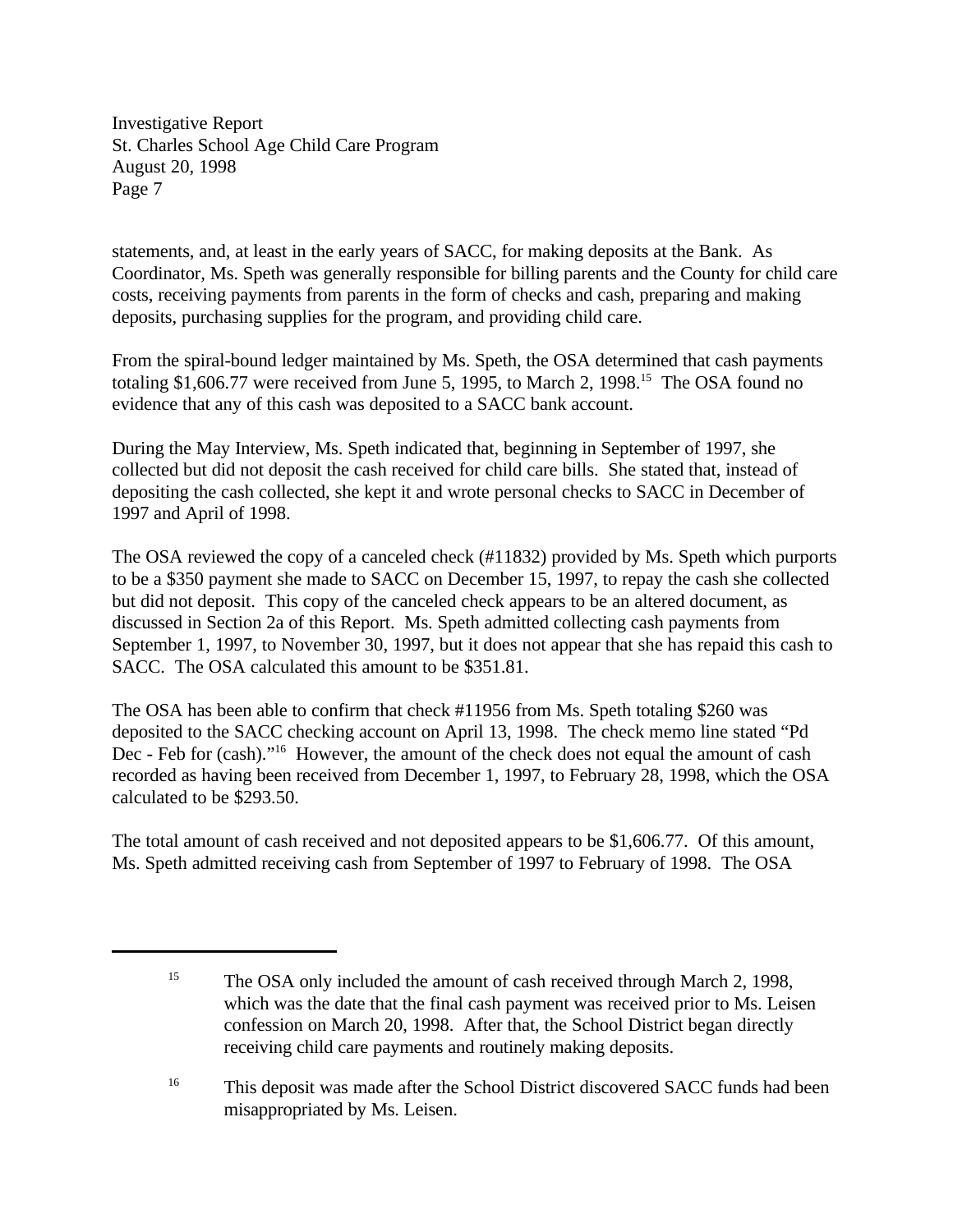calculated this amount to be  $$645.31<sup>17</sup>$  The remaining \$961.46 also appears to have been collected and not deposited. However, neither Ms. Leisen nor Ms. Speth have been directly questioned about this cash.

## **c. Cash Received for Overpayments at Mike's Super Valu**

SACC maintained a charge account at Mike's Super Valu (hereinafter "Mike's") in St. Charles. Mike's maintains a manual account ledger which lists the total dollar amount of each transaction on the SACC charge account. By comparing SACC checks written to Mike's with entries in Mike's ledger from December 23, 1993, to April 1, 1998, $^{18}$  the OSA determined that the checks written to Mike's totaled \$1,344.69 more than the cost of SACC purchases. It appears as though this amount was received in cash, either by writing checks in an amount greater than the total amount owed and receiving cash back for the difference or by receiving cash back for a credit balance that had accumulated on the charge account.

Of the \$1,344.69 total, \$744.69 was apparently received when SACC checks were written in an amount greater than the total amount owed. Based upon an explanation provided by Mike's, the

<sup>&</sup>lt;sup>17</sup> Ms. Speth appears to have repaid \$260 of this amount in April of 1998 with check #11956.

<sup>&</sup>lt;sup>18</sup> Although the OSA's review was generally limited to three years due to the statute of limitations, the information is included for this extended time period as the relevant documents were readily available. However, the documents provided to the OSA only included Mike's ledger through March of 1998.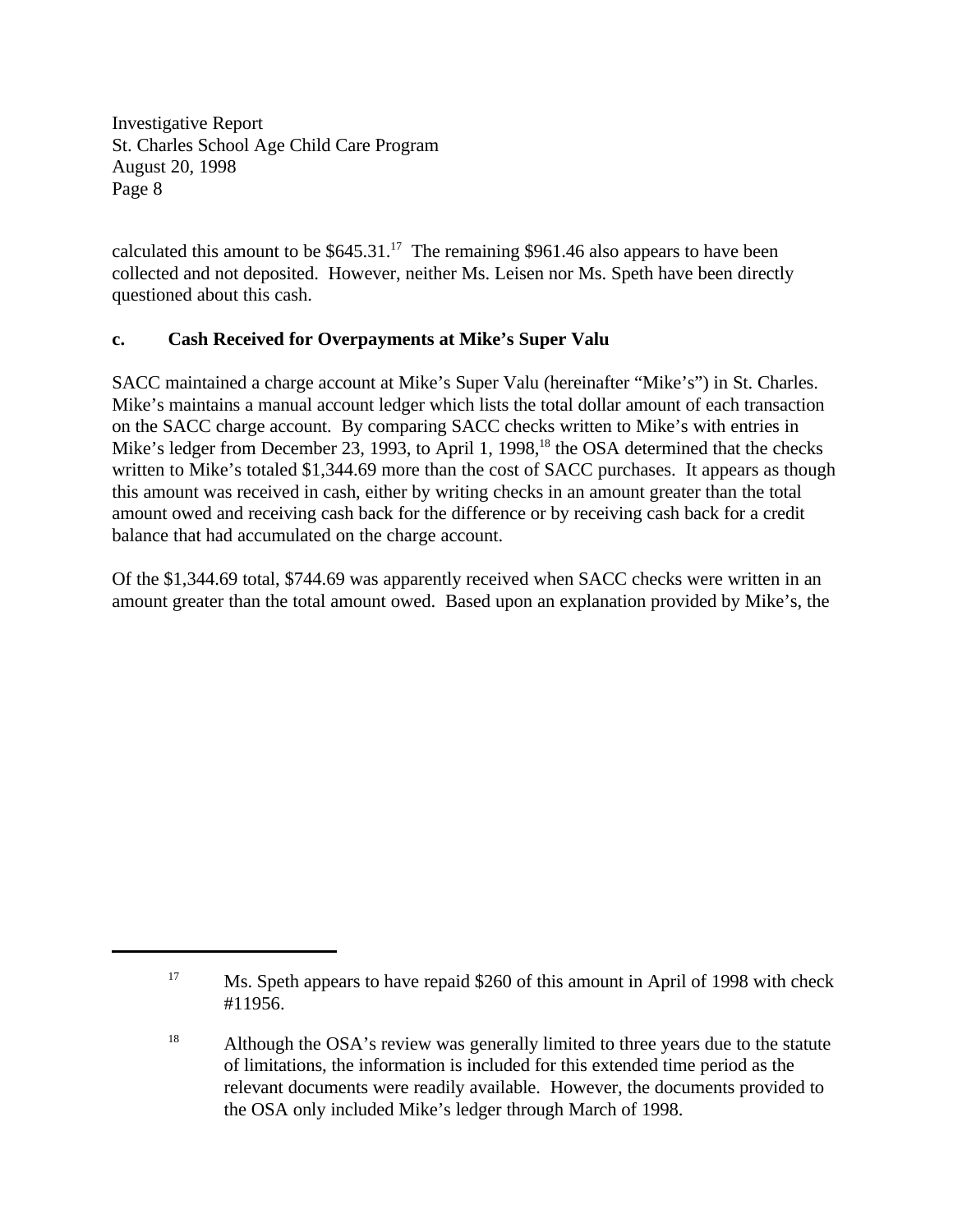OSA determined that, in six instances, cash was remitted for the difference.<sup>19</sup> All checks presented in this manner contained the signature "Sandy Leisen."

The remaining \$600 was received when a credit balance on the SACC charge account was cashed out. The name "Sandy Leisen" appears on Mike's October 13, 1997, ledger entry regarding \$600 being remitted due to an account credit balance. The clerk at Mike's Super Valu who performed this transaction confirmed that Ms. Leisen was the individual who received the \$600 in cash. The OSA was unable to verify any of this cash being subsequently deposited to the SACC checking or savings accounts.<sup>20</sup>

## **d. Questionable Fund Transfers**

During its review, the OSA noted instances in which individuals associated with SACC appear to have received or were paying back SACC funds in a questionable manner.

#### **i. Ms. Leisen**

A May 2, 1997, ledger entry at Mike's included a \$350 payment on the SACC charge account. Merchants National Bank provided the OSA with a copy of this check which was deposited to Mike's account. The \$350 payment was a personal check signed "Sandy

| Date of        | Amount     | Date of  | Amount of   |            |
|----------------|------------|----------|-------------|------------|
| <b>Balance</b> | Owed       | Check    | Check       | Difference |
| 02/23/96       | 19.66*     | 02/23/96 | 100.00<br>S | \$80.34    |
| 03/12/96       | 193.10     | 03/12/96 | 393.10      | 200.00     |
| 07/09/96       | 534.37     | 07/10/96 | 550.00      | 15.63      |
| 08/27/96       | 757.04     | 08/29/96 | 957.04      | 200.00     |
| 01/05/98       | $0.00*$    | 01/05/98 | 155.00      | 155.00     |
| 01/30/98       | 31.28*     | 01/30/98 | 125.00      | 93.72      |
|                | \$1,535.45 |          | \$2,280.14  | \$744.69   |

<sup>19</sup> The six instances are as follows:

\* indicates transactions not recorded on Mike's ledger because a SACC check was presented for payment at the time of the transaction in an amount greater than the total amount owed. In these instances, "Amount Owed" corresponds to the amount of the purchase.

 $20$  The OSA found no cash included in any SACC deposits prior to March 23, 1998.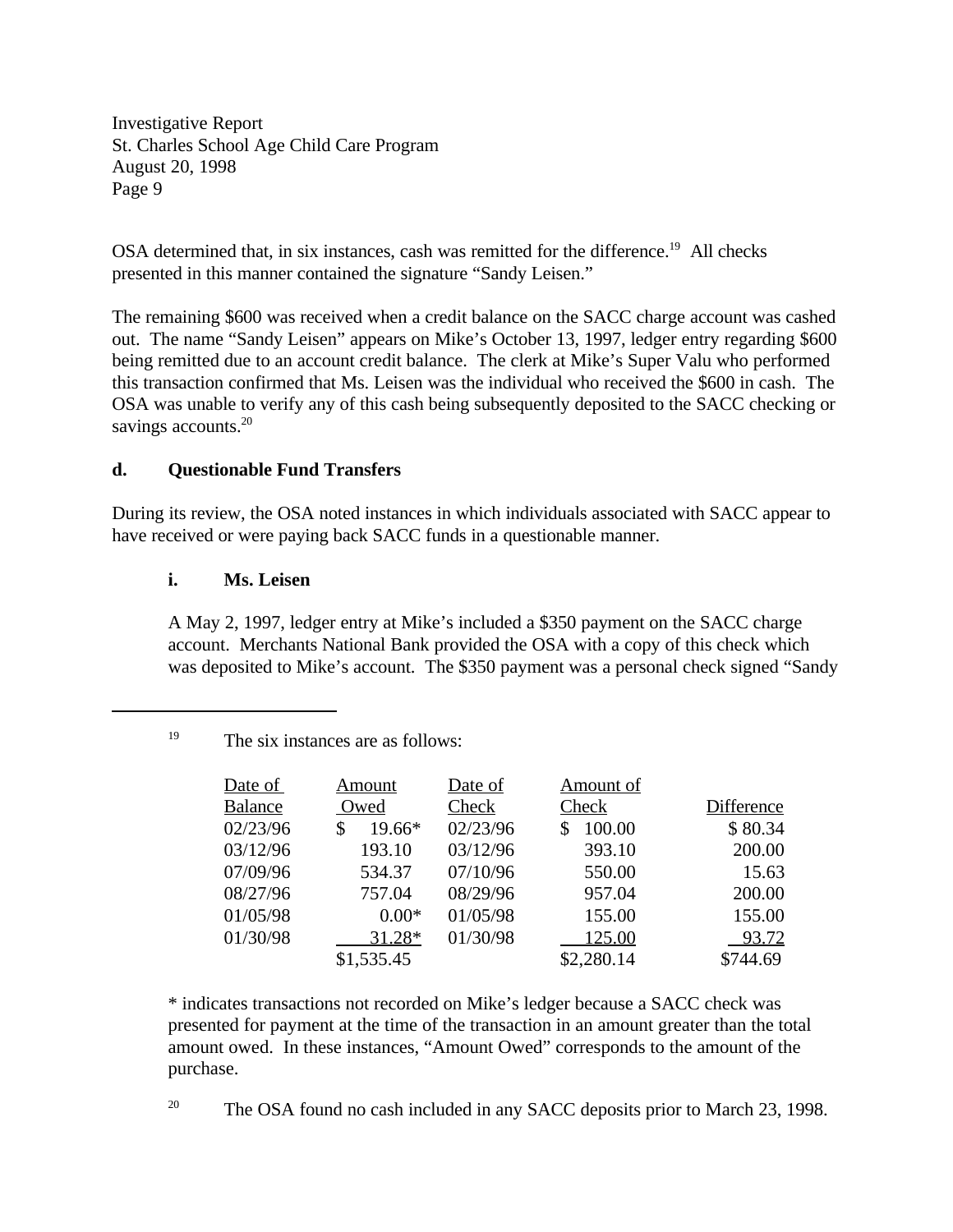> Leisen." The OSA is uncertain as to why Ms. Leisen made this payment with her personal check. The OSA was unable to locate any instance where Ms. Leisen sought reimbursement for this amount from SACC. This raises a question as to why Ms. Leisen was apparently repaying the SACC charge account.

#### **ii. Ms. Speth**

There appear to be instances in which Ms. Speth received funds which were not repaid or, if repaid, appear to be an interest-free loan of SACC funds, as follows:

• SACC check #835, dated April 11, 1997, was written to Ms. Speth in the amount of \$150. In SACC's spiral bound ledgers maintained by Ms. Speth, this payment is identified as a "loan." However, the OSA found no subsequent repayment of this amount into SACC's checking or savings accounts.

Ms. Speth provided Ms. Beth Rasmussen, School District Business Manager, with a copy of a canceled check she allegedly used to repay this "loan." Ms. Speth provided another copy of this check to law enforcement officials on July 9, 1998. However, these copies of the canceled check appear to be altered documents, as discussed in Section 2a of this Report. Hence, Ms. Speth does not appear to have repaid this amount.

! During the May Interview, Ms. Speth indicated that, commencing in September of 1997, she kept the cash collected from parents for their child care costs rather than depositing it to the SACC checking account. $21$ 

Ms. Speth stated that, instead of depositing the cash, she kept it and wrote

 $^{21}$  Ms. Speth's explanation for keeping the cash was that the locked door on the closet of the SACC office had been broken and, as such, there was no locked storage space available at the SACC office to safeguard the cash collected. This explanation conflicts with information provided by Ms. Leisen during the April Interview at which time she stated that Ms. Speth carried a brown pouch in which she kept pre-signed SACC checks. In addition, Ms. Speth was apparently collecting checks from parents which, according to SACC records, were deposited on a regular basis to the SACC checking account. This suggests that there would be no need for Ms. Speth to keep the cash for an indefinite period, as it could have been safeguarded in the same manner as the pre-signed checks and deposited along with checks payable to SACC.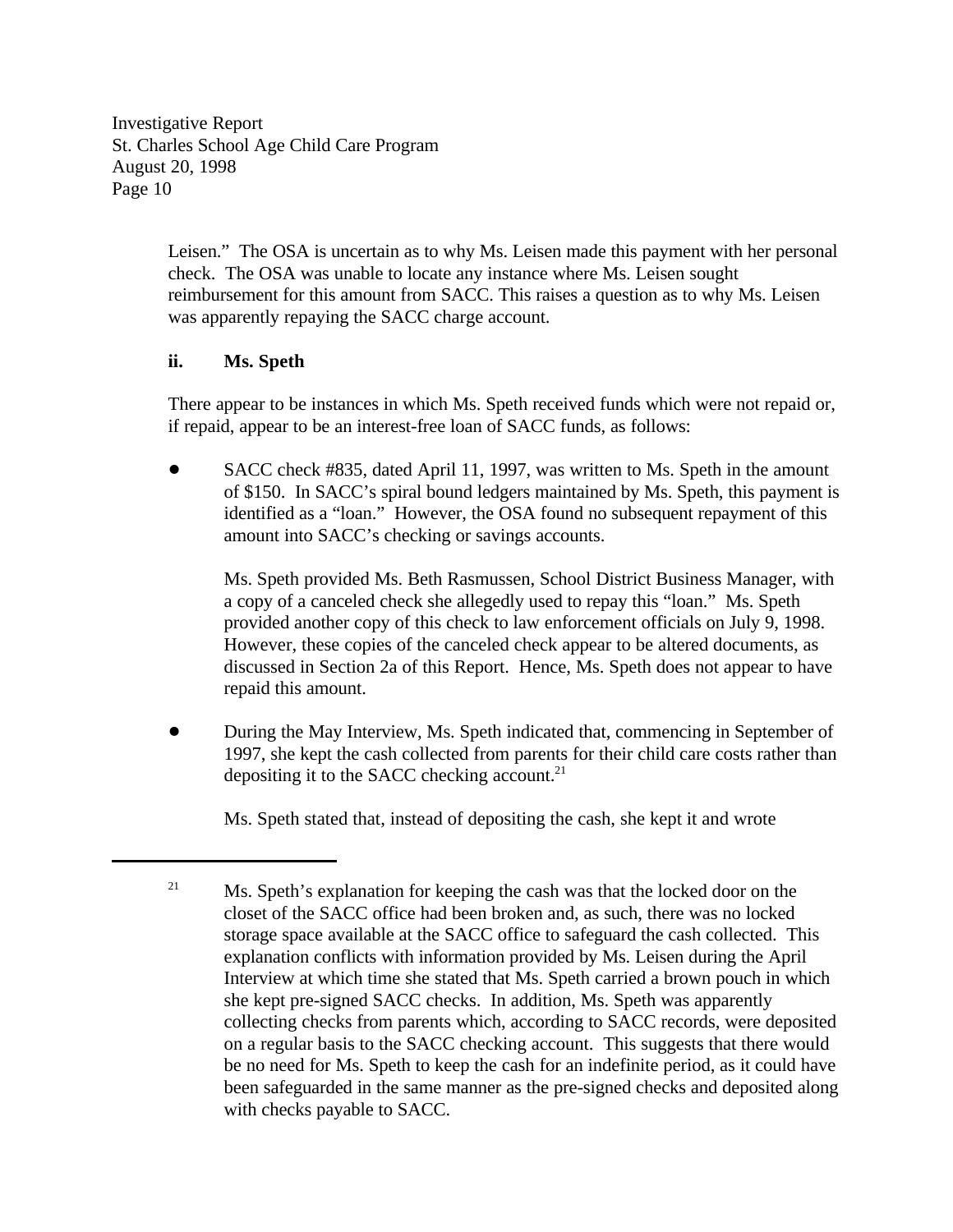> personal checks to SACC in December of 1997 and April of 1998. As discussed in Section 1b of this Report, receipt of one such check dated April 3, 1998, has been confirmed.<sup>22</sup> However, there appears to have been no repayment in December of 1997. The copy of a canceled check provided by Ms. Speth purports to be proof of repayment. However, this copy appears to be an altered document and is discussed in further detail in Section 2a of this Report.

> Regardless of the repayment of SACC funds in April of 1998, retaining SACC funds for an indefinite period of time without paying interest on the amount retained is an interest-free loan and may constitute embezzlement or theft of public funds as defined by Minnesota law.<sup>23</sup>

# **e. Cash Withheld from Deposits to the SACC Savings Account**

The OSA also reviewed deposits into the SACC savings account from June 1, 1995, to May 31, 1998. The OSA found two occasions in August of 1995 when cash was withheld, totaling \$409.08. The signature "Sandy Leisen" appears on the corresponding deposit slips. The OSA was unable to locate any subsequent deposits of this amount into the SACC checking or savings account. No explanation has been given as to who was responsible for making these deposits or why cash was withheld, as neither Ms. Leisen nor Ms. Speth have been questioned about deposits to the SACC savings account.

# **f. Cash Withdrawn from SACC Savings Account**

In reviewing quarterly savings account statements and copies of available withdrawal slips, the OSA found that a total of \$5,650 was withdrawn from the SACC savings account from February 1, 1995, to May 31, 1998.<sup>24</sup> Of that total, the OSA was able to determine that \$3,100 was apparently transferred directly to the SACC checking account, which indicates that \$2,550 in cash was withdrawn from the savings account and not subsequently deposited to the checking

 $22$  This "repayment" occurred only after the School District was aware that SACC funds had been misappropriated by Ms. Leisen and Ms. Speth had been notified that the School District had requested SACC's bank records.

*See supra* note 9. <sup>23</sup>

 $24$  Although the OSA's review was generally limited to three years due to the statute of limitations, the information is included for this extended time period as the relevant documents were readily available.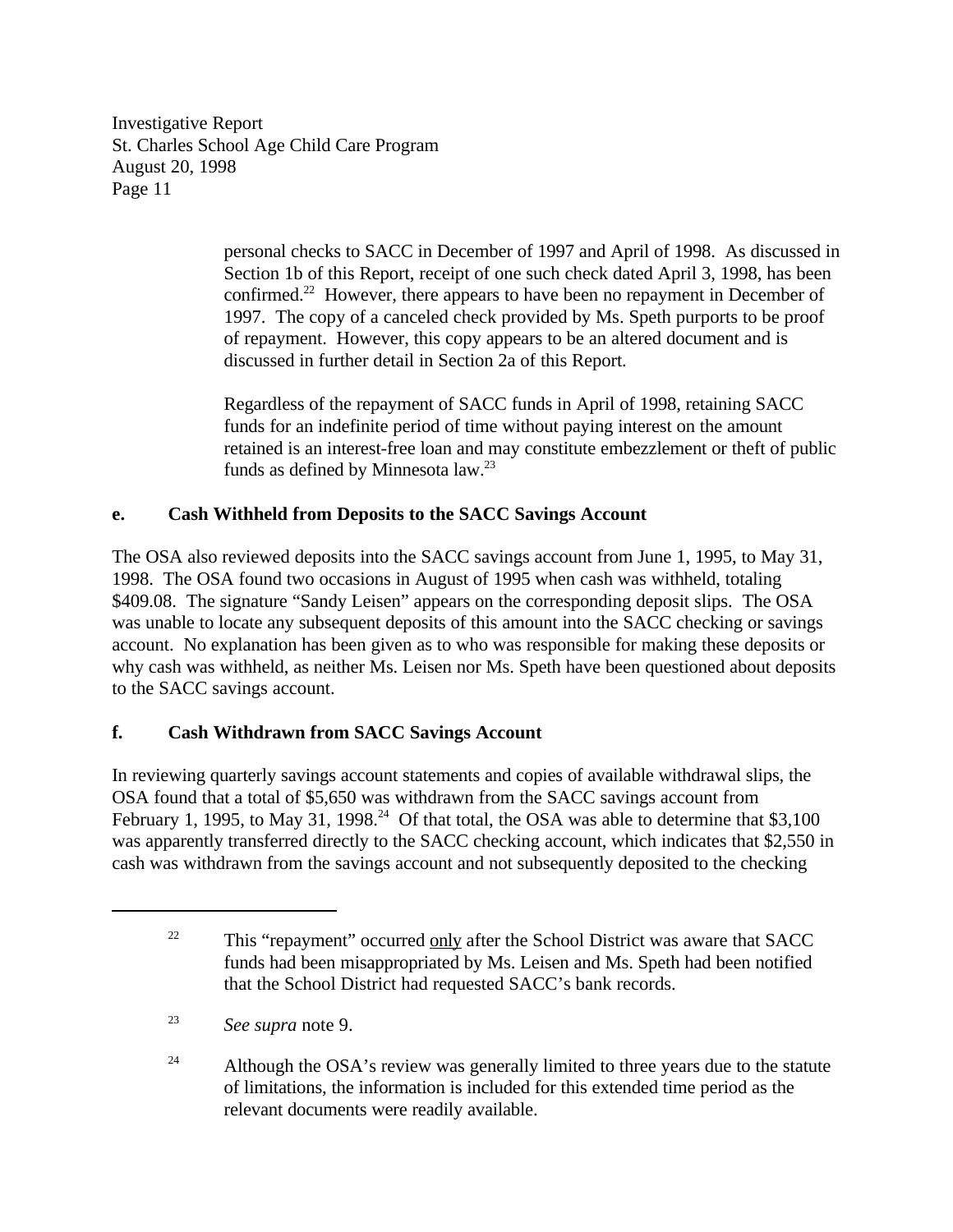account. The signature "Sandy Leisen" appears on the corresponding withdrawal slips. No further information was available as to who was responsible for these withdrawals or why cash was withdrawn, as neither Ms. Leisen nor Ms. Speth have been questioned about withdrawals from the SACC savings account.

# **2. Possible Forgeries**

The OSA also reviewed whether copies of altered checks and other documents were provided to law enforcement officials and whether SACC checking account deposit slips may have contained forged signatures. Accordingly, the OSA divided this portion of the review into three sections: (1) check forgery; (2) forgery; and (3) aggravated forgery.

## **a. Check Forgery**

Minnesota law provides that a person is guilty of check forgery if the person, "with intent to defraud . . . falsely makes or alters a check so that it purports to have been made . . . with different provisions  $\ldots$ <sup>25</sup>. A person guilty of check forgery can be sentenced to "imprisonment" for not more than five years or to payment of a fine of not more than \$10,000, or both, if . . . the aggregate face amount of the forged check or checks is more than \$200 but not more than  $$2,500."^{26}$ 

There appear to be the following four instances in which Ms. Speth provided law enforcement officials with copies of personal checks that had been altered:

! Ms. Speth provided law enforcement officials with a copy of canceled check #11832 dated December 15, 1997, in the amount of \$350.00. This check purports to be proof of her repayment to SACC of cash that she had collected but did not deposit, as discussed in section 1b of this Report. The Bank provided the OSA with an authentic copy of this canceled check, from which the OSA determined that the payee was altered from "Merchants Nat. Bank" to "School Age Child Care" before a copy of the canceled check was provided to law enforcement officials on July 9, 1998. Further, the Bank informed the OSA that this check was presented by Ms. Speth to the Bank to purchase \$350 in money orders. The five (5) money orders, in denominations of \$50 and \$100, were not payable to SACC.

<sup>&</sup>lt;sup>25</sup> Minn. Stat. § 609.631, Subd. 2(1) (1996).

<sup>&</sup>lt;sup>26</sup> Minn. Stat. § 609.631, Subd. 4(3)(a) (1996).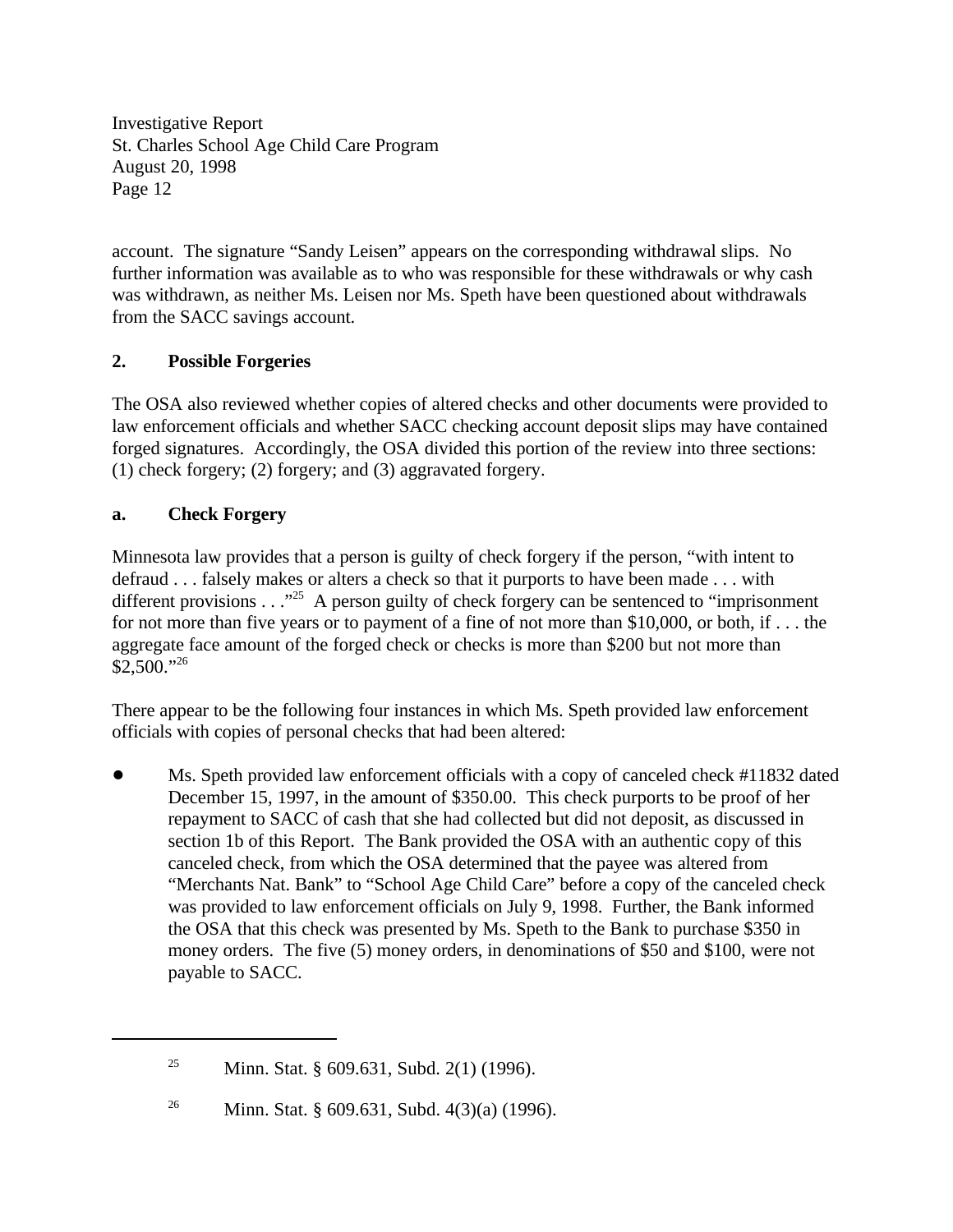- ! On or about April 6, 1998, Ms. Speth provided Ms. Beth Rasmussen, School District Business Manager, with a copy of canceled check #11564 dated April 17, 1997, in the amount of \$150. This check purports to be proof of her repayment of this amount to SACC, which she previously received as a "loan," as discussed in section 1d of this Report. Ms. Speth provided another copy of this check to law enforcement officials on July 9, 1998. The Bank provided the OSA with an authentic copy of this canceled check, from which the OSA determined that the payee was altered from "Cash" to "Sacc" before a copy of the canceled check was provided to the School District and law enforcement officials. Further, the OSA found no cash included in any SACC deposits prior to March 23, 1998.
- Ms. Speth provided law enforcement officials with a copy of canceled check #11545 dated August 17, 1997, in the amount of \$53.25. This check purports to be proof of her payment for a workshop she allegedly attended on September 15, 1997, and for which she received reimbursement from SACC funds on September 19, 1997, as detailed in attached Exhibit 1. The Bank provided the OSA with an authentic copy of this canceled check, from which the OSA determined that the payee was altered from "St. Charles Vet" to "Child Care Resource & Referral" and the date was altered from "3-7-97" to "8-17-97." These alterations were made before a copy of the canceled check was provided to law enforcement officials on July 9, 1998.
- ! Ms. Speth provided law enforcement officials with a copy of canceled check #11876 dated January 13, 1998, in the amount of \$27.58. This check purports to be proof of her payment for a workshop she allegedly attended on January 24, 1998, and for which she received reimbursement from SACC funds on January 30, 1998, as detailed in attached Exhibit 1. The Bank provided the OSA with an authentic copy of this canceled check, from which the OSA determined that the payee was altered from "Brownell" to "MN SACA" before a copy of the canceled check was provided to law enforcement officials on July 9, 1998.

## **b. Forgery**

Minnesota law provides that a person is guilty of forgery if the person, "with intent to injure or defraud . . . falsifies any record, account or other document relating to a person, corporation, or business."<sup>27</sup> A person guilty of forgery may be sentenced to "imprisonment for not more than

<sup>&</sup>lt;sup>27</sup> Minn. Stat. § 609.63, Subd. 1(6) (1996).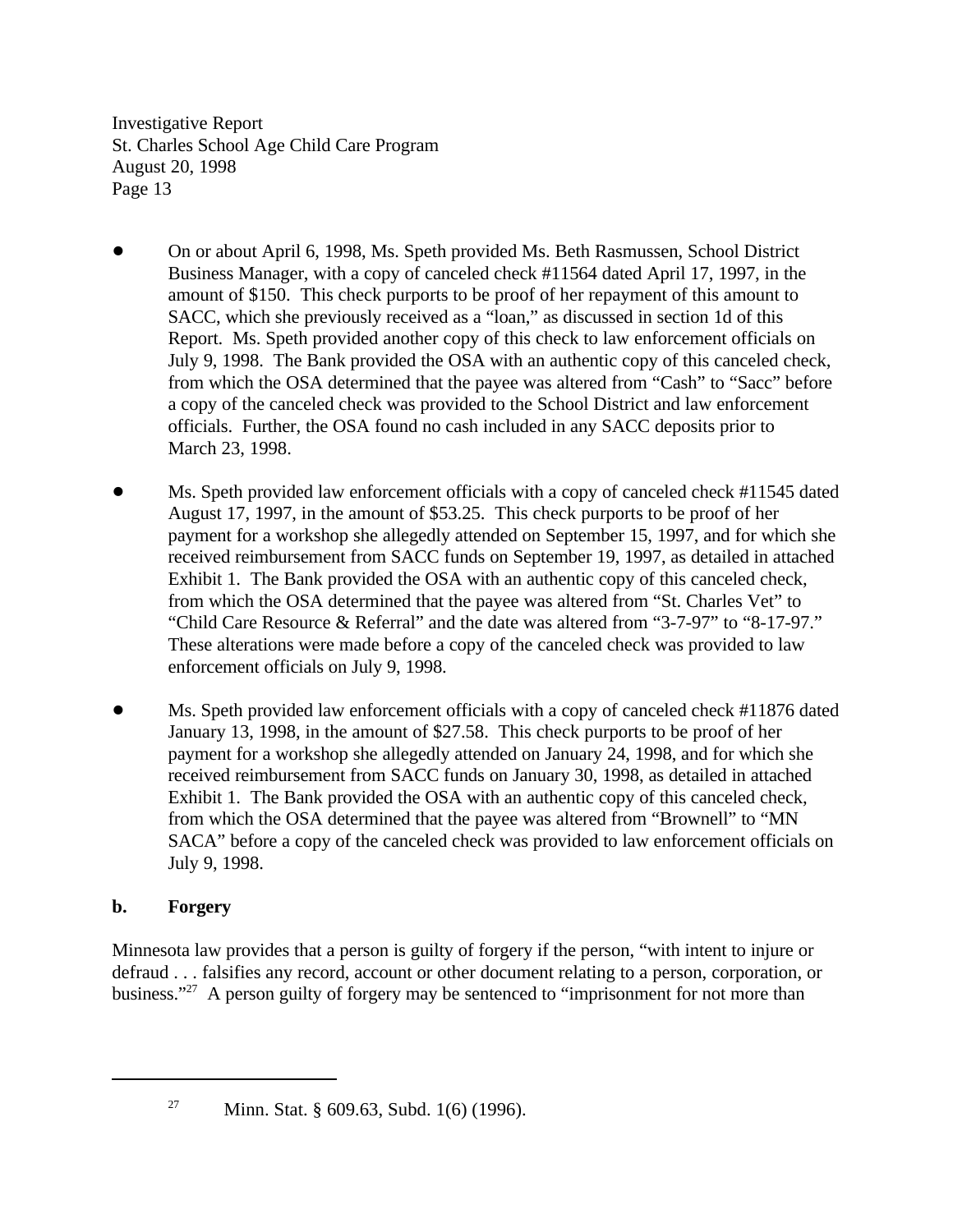three years or to payment of a fine of not more than \$5,000, or both."<sup>28</sup>

There appear to be three documents provided by Ms. Speth to law enforcement officials that were altered:

- ! A document bearing the signature "Susan Keller" purports to be a certificate of attendance indicating that Ms. Speth attended a workshop sponsored by the Minnesota School Age Care Alliance (hereinafter "MN SACA") in September of 1997. This document was provided by Ms. Speth to support an expense reimbursement she received from SACC funds on September 19, 1997, as detailed in attached Exhibit 1. The OSA contacted Ms. Keller, who is the Chairperson of the Southeast Minnesota Coalition of MN SACA. Ms. Keller stated that it is unlikely the signature on the certificate of attendance is hers, due to the following: (1) there was no MN SACA meeting in September of 1997; (2) the names "Sharon Speth" and "Susan Keller" appear to have been written using the same pen, even though attendees generally filled in their own name on blank certificates, which would then be routed to the speaker for signature; and (3) Ms. Keller was married in May of 1997 and has since signed her name "Susan Keller Schafer" or "Susan Schafer."<sup>29</sup>
- ! A document bearing the signature "Jill Elliott" purports to be a certificate of attendance indicating that Ms. Speth attended a workshop sponsored by MN SACA on January 22, 1998. This document was provided by Ms. Speth to support an expense reimbursement she received from SACC funds on January 30, 1998, as detailed in attached Exhibit 1. The OSA was informed that Ms. Elliott died on January 5, 1998. Based on the above information, the OSA was unable to verify that a meeting occurred on January 22, 1998.<sup>30</sup>
- ! A document bearing the signature "Kristen K. Smith" purports to be a certificate of attendance indicating that Ms. Speth attended a workshop sponsored by MN SACA on

<sup>&</sup>lt;sup>28</sup> Minn. Stat. § 609.63, Subd. 1 (1996).

 $^{29}$  Ms. Speth's time sheet dated October 3, 1997, contains an entry indicating that she attended a "Mtg. Rule 3" on September 15, 1997. The signature "Sharon Speth" appears at the bottom of the time sheet beneath a declaration attesting, "I declare that this account, claim or demand is true and correct . . ."

<sup>&</sup>lt;sup>30</sup> Ms. Speth's time sheet dated February 5, 1998, contains an entry indicating that she attended a MN SACA meeting on January 22, 1998. The signature "Sharon Speth" appears at the bottom of this time sheet beneath a declaration attesting, "I declare that this account, claim or demand is true and correct . . ."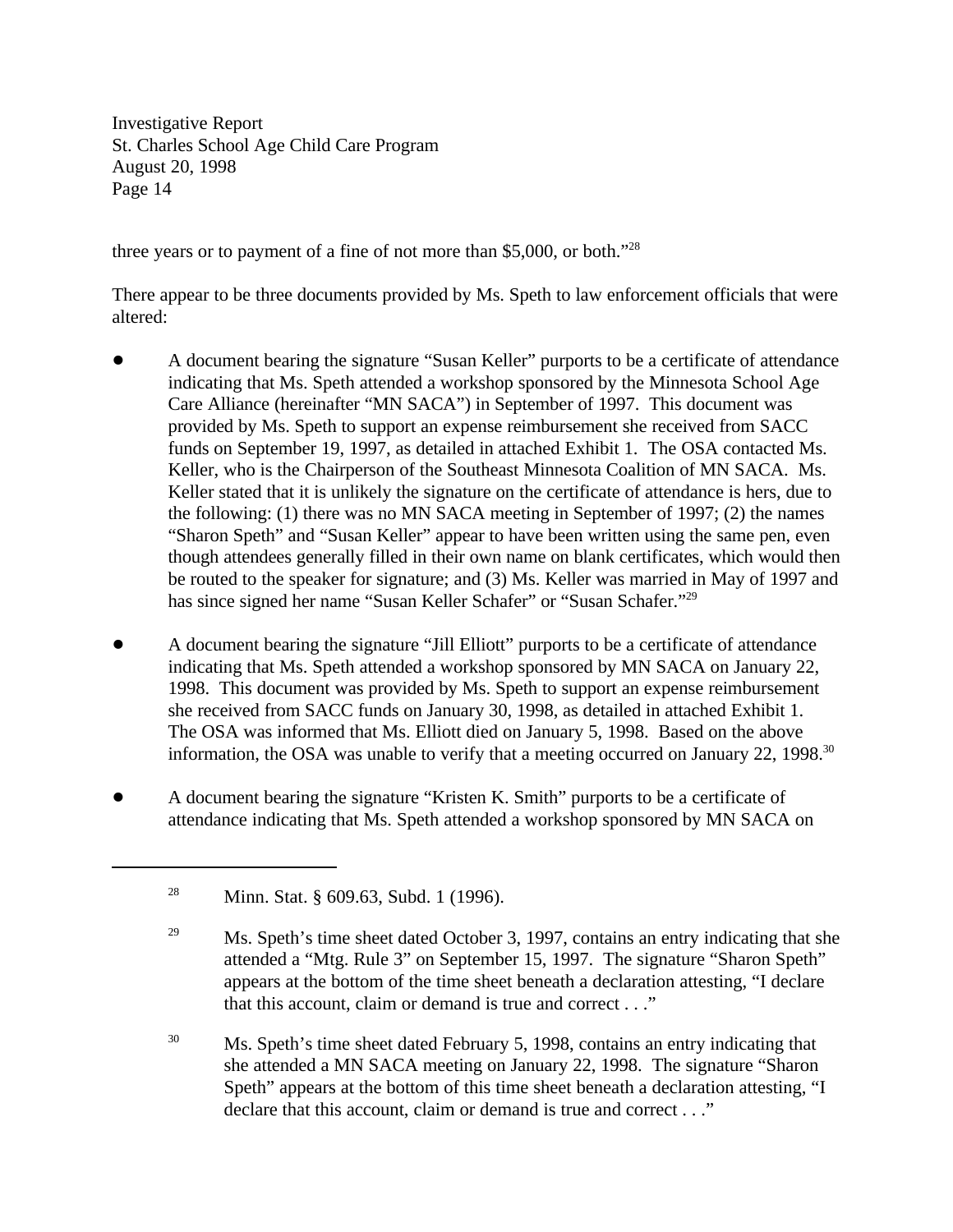> January 24, 1998. This document was provided by Ms. Speth to support an expense reimbursement she received from SACC funds on January 30, 1998, as detailed in attached Exhibit 1. The OSA contacted Ms. Smith, who formerly organized workshops for MN SACA. She indicated that she did not sign this certificate. Further, Ms. Smith stated that there was no meeting held on January 24, 1998, and that the certificate is not accurate in other respects regarding format.<sup>31</sup>

## **c. Aggravated Forgery**

Minnesota law provides that whoever, with intent to defraud, falsely makes or alters a writing pertaining to the records or accounts of a bank and relating to funds of a state subdivision deposited with that bank so that the writing purports to have been made by another "is guilty of aggravated forgery and may be sentenced to imprisonment for not more than ten years or to payment of a fine of not more than \$20,000, or both."<sup>32</sup>

As discussed in Section 1a of this Report, cash was withheld from ten deposits to the SACC checking account. Of the ten deposits, one deposit slip contained the signature "Dawn Rainey" and the remaining nine deposit slips contained the signature "Sandy Leisen."

## **i. Deposit Slip Signed "Dawn Rainey"**

During the Conference Call, Ms. Rainey stated that she never made any deposits to the checking account. Further, Ms. Rainey contended that the signature on the deposit slip was either forged or traced from some other document bearing her authentic signature.

During the Conference Call, Mr. Ames asked Ms. Speth if she made the deposit on January 2, 1998, the slip for which contained the signature "Dawn Rainey." She initially stated that she assumed she had made the deposit, given that she had entered the amount of the deposit in her spiral-bound ledger.<sup>33</sup> Further, Ms. Speth's record in the spiral-bound ledger contains an entry corresponding to the net amount of the deposit after \$54 in cash

<sup>&</sup>lt;sup>31</sup> Ms. Smith designed the form she used as a certificate of attendance for MN SACA workshops.

<sup>&</sup>lt;sup>32</sup> Minn. Stat. § 609.625, Subd. 1(7) (1996).

<sup>&</sup>lt;sup>33</sup> When Mr. Ames subsequently informed Ms. Speth that the signature "Dawn" Rainey" appeared on the deposit slip dated January 2, 1998, Ms. Speth indicated she did not know with certainty who made the deposit.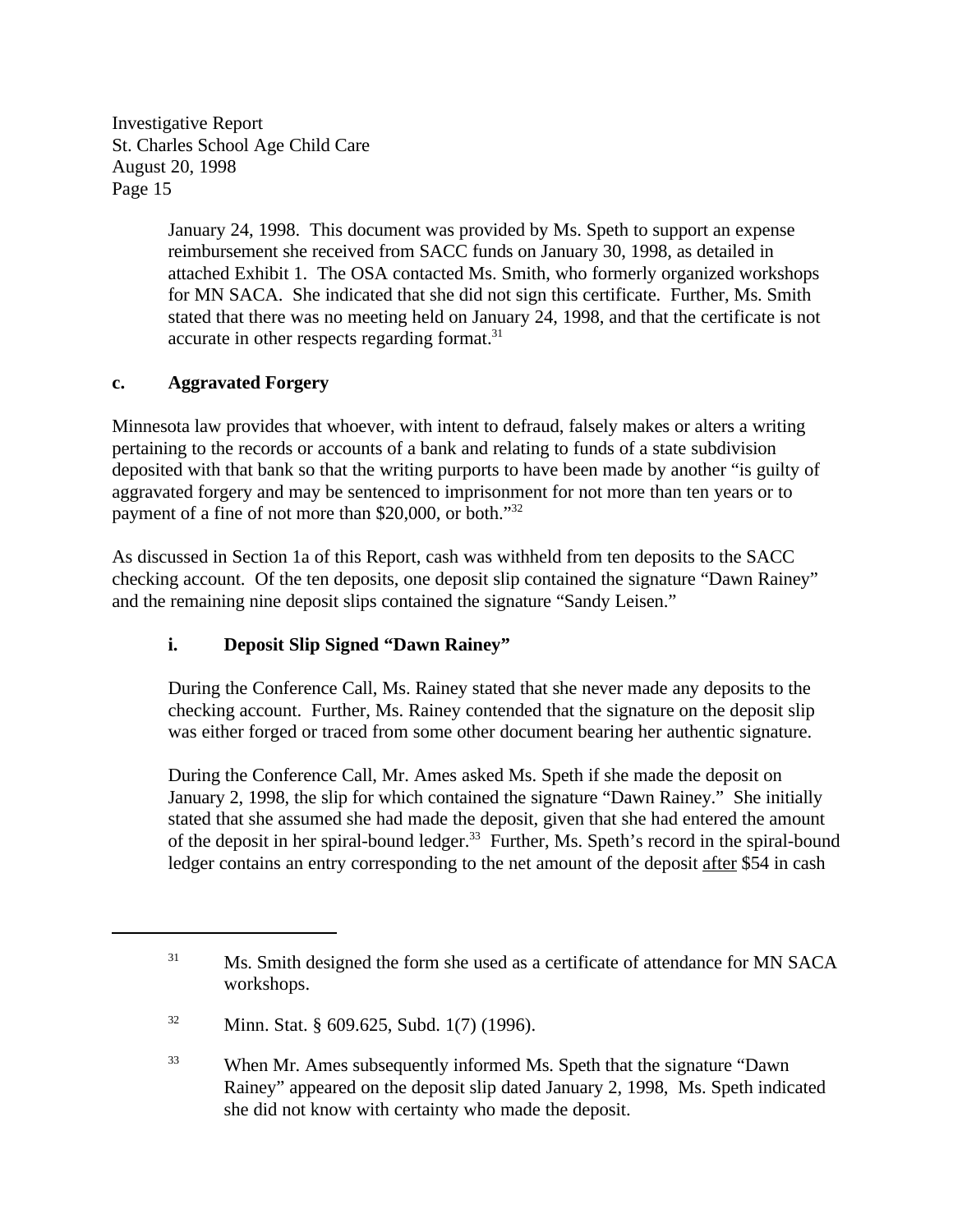> was withheld from the deposit.<sup>34</sup> Upon further inspection, it appeared to the OSA that the entry in the spiral-bound ledger originally read \$474.62, which was the amount of the deposit before cash was withheld. However, the ledger was altered with correction fluid to read \$424.62, which was the net amount of the deposit after cash was withheld.

# **ii. Deposit Slips Signed "Sandy Leisen"**

During the April Interview, when Investigator Clegg asked Ms. Leisen if the signatures on eight of the nine deposit slips were forgeries, Ms. Leisen stated, "They're not mine."<sup>35</sup> During the May Interview, Ms. Speth stated she did not sign Ms. Leisen's name on any SACC deposit slips. During the same interview, Ms. Speth stated that, in one instance, she received a number of blank deposit slips that contained the signature "Sandy Leisen," which Ms. Speth used to withhold the cash from seven deposits, as detailed in Section 1a of this Report. During the April Interview, Ms. Leisen stated that she never pre-signed deposit slips. $36$ 

# **Conclusion**

It appears that from February of 1994 to March 23, 1998,  $37$  a total of \$30,479.60 in SACC funds may have been misappropriated. See attached Exhibit 2.

- $34$  The total on the deposit slip was incorrectly calculated to be \$424.62. The Bank subsequently issued a correction, which reduced the deposit by \$4, for a final total of \$420.62 for the deposit.
- <sup>35</sup> During the April Interview, Ms. Leisen stated that she did sign a deposit slip to receive \$500 cash from a deposit dated November 14, 1997. This deposit consisted solely of a \$3,500 check payable to "Sandy Leisen" from Ms. Leisen's credit union, which she deposited to repay SACC for some of the money she had taken.
- <sup>36</sup> The OSA noted that seven other deposit slips were used to make deposits to the SACC checking account. These deposit slips also had the signature "Sandy Leisen," although no cash was withheld from those deposits.
- <sup>37</sup> Although the OSA's review was generally limited to three years due to the statute of limitations, the total amount of SACC checks written to Ms. Leisen, to her relatives, and to cash were included because the relevant documents were readily available.